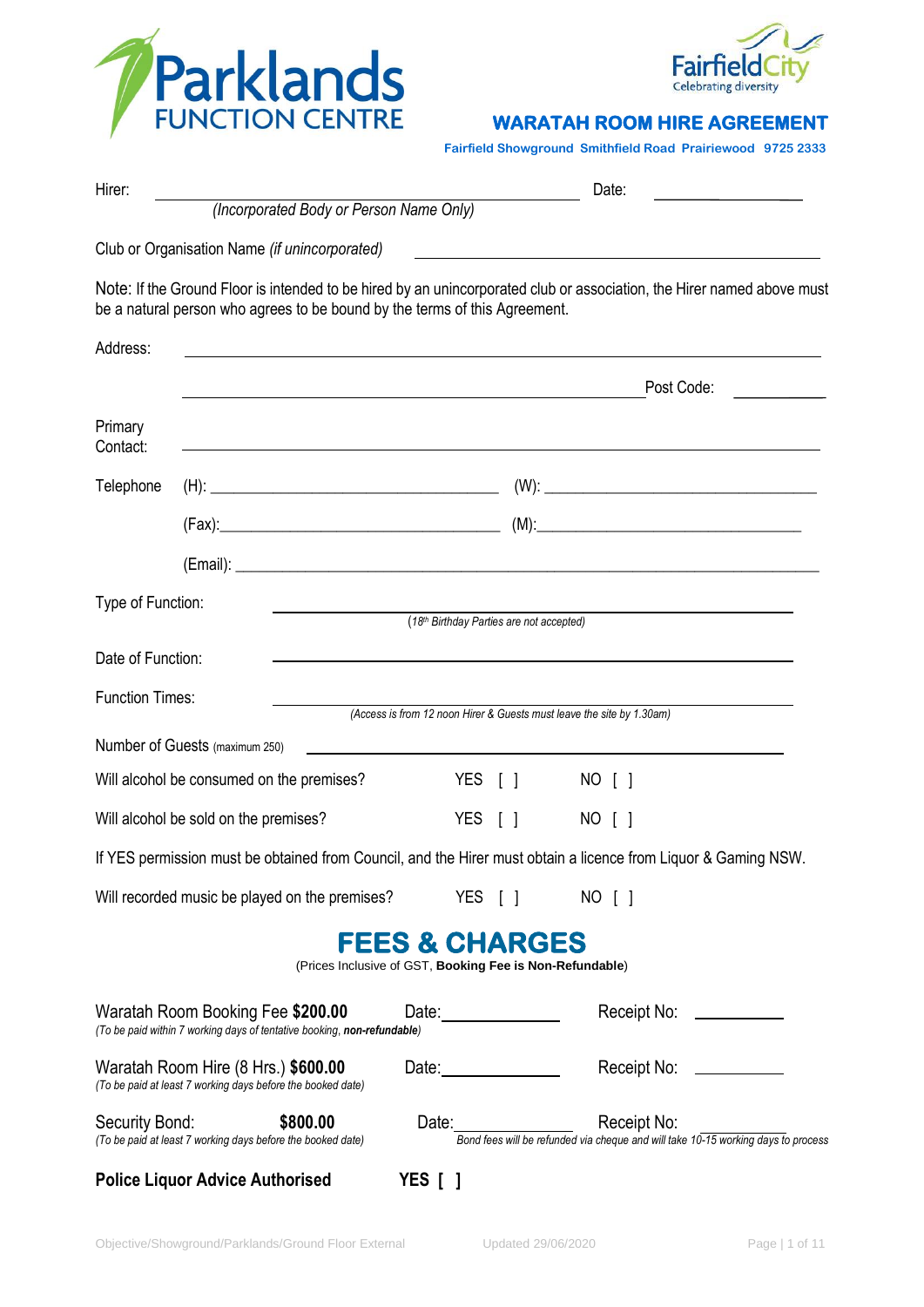# **FACILITIES**

- 4 x Refrigerators (no freezer)
- 1 x Pie Warmer
- 1 x Microwave

# **ROOM SET UP**

| Arrival time for setup          | Requested time for lock-up |               |
|---------------------------------|----------------------------|---------------|
| (Not before 12.00 pm)           | (Must be before 1.30 am)   |               |
|                                 |                            |               |
| Number of Round Tables          | Number of Chairs           |               |
| (Maximum 10)                    |                            | (Maximum 100) |
|                                 |                            |               |
| <b>Number of Trestle Tables</b> | Cake Table Required?       |               |
| (Maximum 6)                     |                            |               |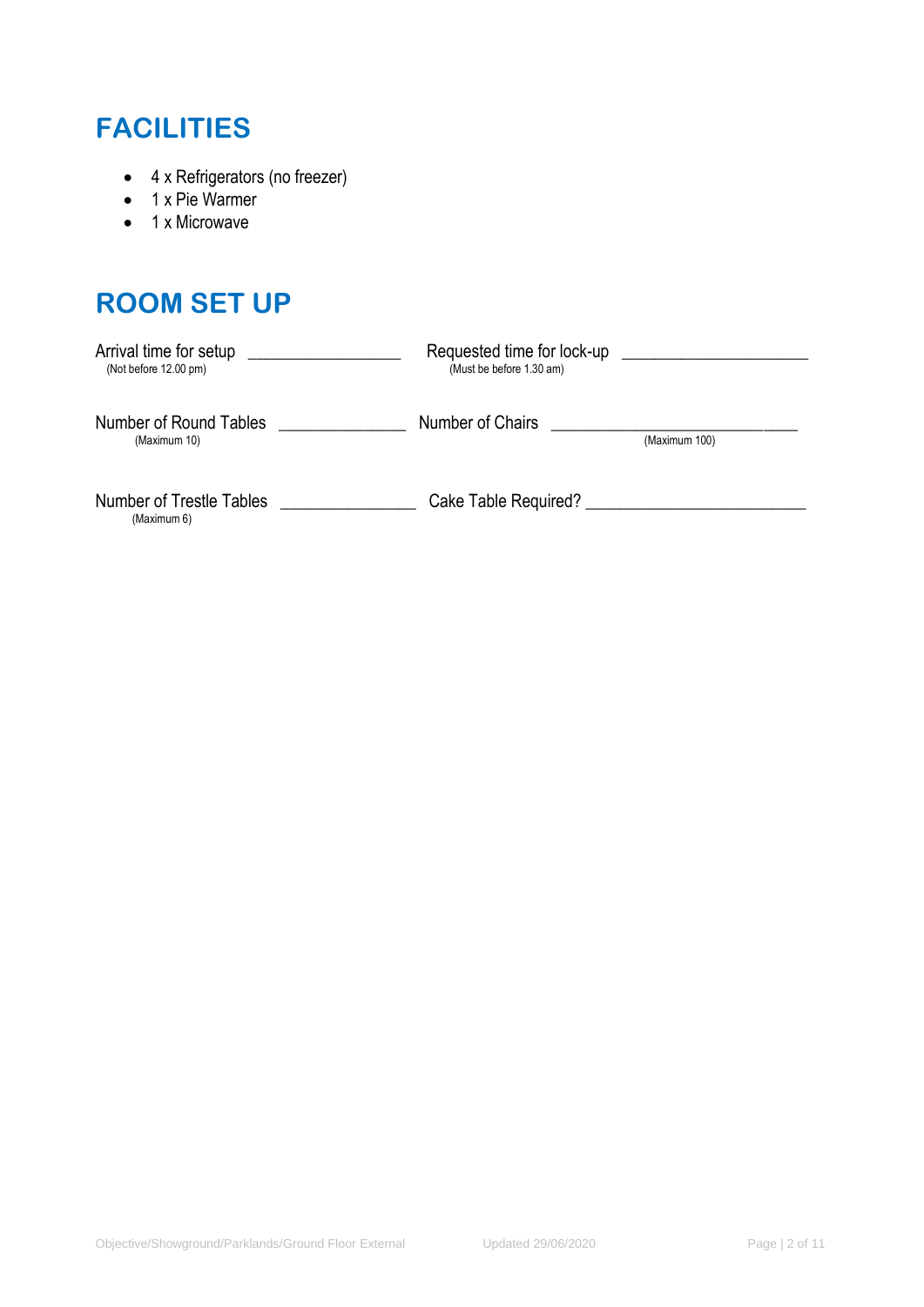# **GENERAL CONDITIONS**

- 1. Tentative bookings will be held for seven (7) days, at which time the booking fee along with a signed copy of the hire agreement must be received by the Showground office (office hours Monday – Thursday 9.00am – 4.00pm). Council reserves the right to reallocate the Ground Floor to another client if these requirements are not met. Full payment for the function is required 7 working days prior to the function.
- 2. Where applicable, prior to access to the function room the Hirer must provide Council with a Police Notification of Alcohol on Premises form – completed, signed and stamped by Police.
- 3. As the Hirer has a duty of care for the safety and wellbeing of their guests, Hirers are required to register their event with the NSW Police. Registration can be done online a[t www.police.nsw.gov.au](http://www.police.nsw.gov.au/) /online services/party safety or complete the "Mynite Notification Form" attached to the hire agreement and lodge it in person at Fairfield Police Station. The Hirer must provide Council with the event registration number or a stamped copy of the form.
- 4. The Hirer agrees to pay to the Council the fees and charges for the use of the Ground Floor Gum Room as determined by the Council from time to time and agrees the Council may alter such fees and charges at any time.
- 5. The Hirer must be a responsible person, eighteen years or older to book the facility and sign this Agreement. The Hirer will be held liable to the Council for the cost of the repair of any damage or breakage to any part of the building, premises, fittings or furniture, appliances or apparatus during the term of the function.
- 6. Council reserves the right to refuse any booking, the right to change the room should reasonable circumstances arise or to cancel a booking by giving as much notice as is practicable, where emergency conditions such as urgently needed repairs, the holding of Federal, State, Local Government Elections or other good sufficient reason, in Council's opinion necessitates such action.

Neither Council, or any of its officers shall in no way be liable for any loss or damage suffered by the Hirer, or any firm or corporation supplying any article or service to the Hirer, or otherwise in consequence of the exercise of this right.

7. All bookings are accepted conditionally upon compliance by the Hirer with requirements of any regulation governing places of public entertainment or any relevant act or regulation.

# **USAGE AND FEES & CHARGES**

- 8. The Hirer agrees to have usage of the areas as prescribed on the hire agreement, and use only that part of the facility for which a fee has been paid.
- 9. The Hirer must state the nature of the type of function that is to take place and pay in accordance with Council's schedule of Fees and Charges. Where a booking is made for the holding of a function, which in the opinion of the Council is not covered by Council's Schedule of Fees and Charges, Council reserve the right to impose special conditions and to fix a hire charge considered by Council to be reasonable, having regard to the nature of the function being held.
- 10. Council facilities may not be used for commercial purposes. However, groups which are providing a community focused activity to residents, such as aerobics, dance or martial arts classes are permitted to operate from this facility.
- 11. The Hirer shall not assign or sublet the hired premises or any part thereof.
- 12. The Hirer undertakes that in connection with the use of the facility they will not permit or suffer anything to be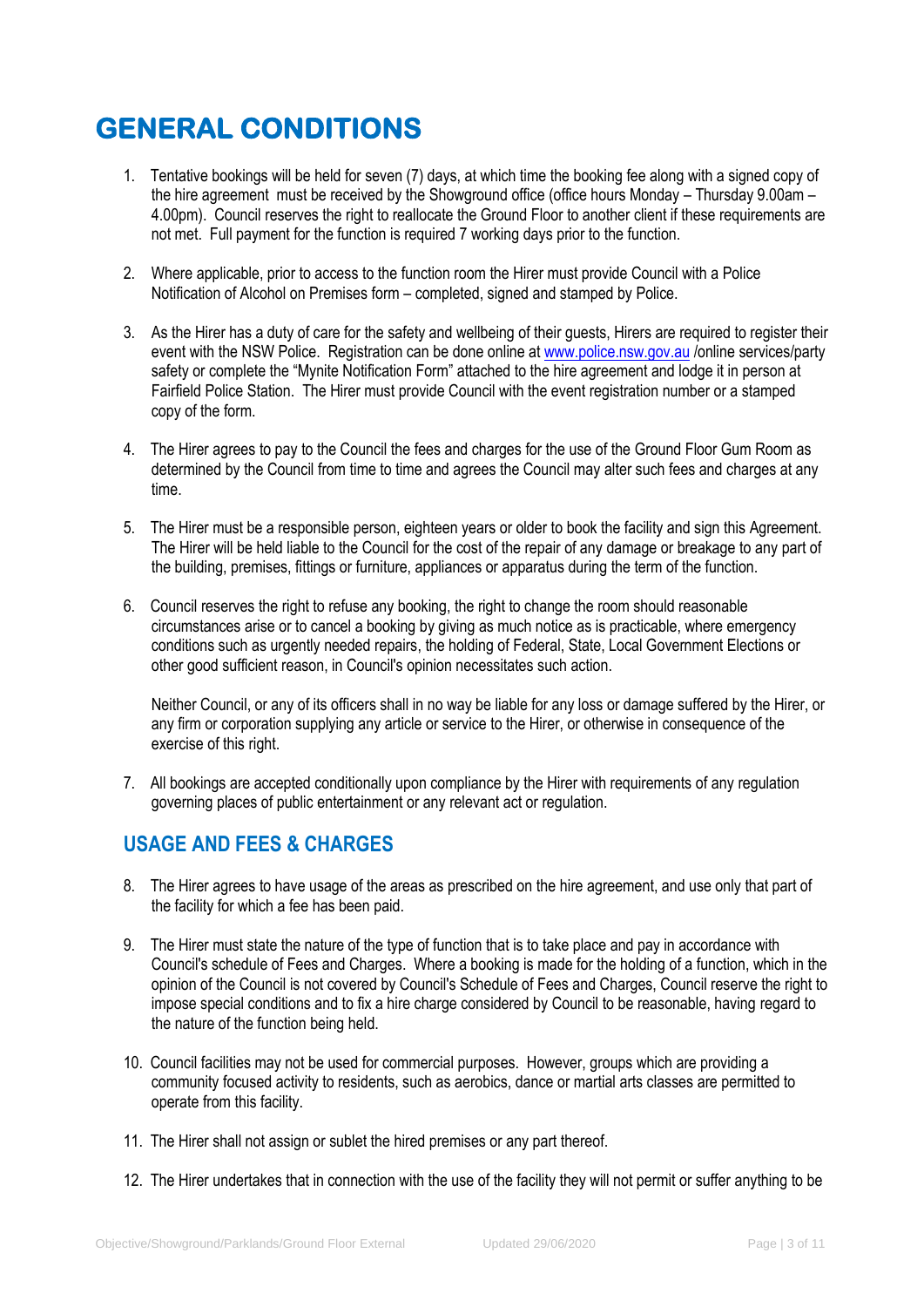done which is disorderly or offensive.

- 13. Prior to hiring the facility, the hirer shall inspect the facility to ensure that the facility is appropriate and safe for the use intended. The Hirer shall report any breakage or problems to Council as soon as possible by phoning 9725 2333.
- 14. The hire times must be strictly adhered to as stated in the Hire Agreement. The duration of the hire will be over a period of eight (8) hours which includes set up and clean up time. If the Hirer wishes to extend the stated hire times Council must be advised by phoning 9725 2333 and an extra fee paid prior to the function, however the hire time cannot be extended past 1.30am.

## **SECURITY BOND**

15. The Hirer will be responsible for any cost that may be incurred as a consequence of the Hirer's use of the facility. Additional costs will include, but are not limited to - cleaning fee, unauthorised use of fire equipment, any security related matters (e.g. security call out), extra hours outside hire times as per hire agreement. Additional costs will be deducted from the Security Bond. If the total costs, including GST, exceed this amount, an account for the outstanding costs will be sent to the Hirer.

Please Note: Bond Fees will be returned in full should the Hirer meet the Terms and Conditions of hire and an inspection undertaken of the facility after hire is satisfactory. Bond fees will be refunded via cheque and will take 5-10 working days to process.

## **CANCELLATION**

- 16. The Hirer may cancel any booking by contacting Council in writing at least four (4) weeks prior to the date of the function in which case Council may refund the room hire or fees paid, but if less than four weeks is given then the Hirer shall forfeit the room hire along with the non-refundable deposit.
- 17. All Hirers are to notify Council if there are any changes to the application form.

# **SETTING UP**

- 18. The main gates are locked whilst Fairfield Markets is in operation (Saturday 9.00am 4.00pm). Access for a maximum of 2 cars to set up must be pre-arranged with Council.
- 19. Nails, screws, sticky tape or any other fastenings MUST NOT be driven or attached in any way to the walls, floors, timberwork, furniture or fittings.

#### **ALL DECORATIONS MUST BE REMOVED FROM THE BUILDING**

- 20. The positioning of tables and chairs is the responsibility of the Hirer as is stacking the chairs in 5's in a safe and neat fashion at the end of the function. Please do not stack chairs on top of tables.
- 21. Tables must not be dragged on floor surfaces.
- 22. Furniture and fittings must not be removed from the facility.

# **ELECTRICAL TESTING AND TAGGING**

23. All Council electrical equipment in the function centre is tested and tagged every 12 months for safety purposes. Any electrical equipment brought into in the function centre must be tested and tagged by a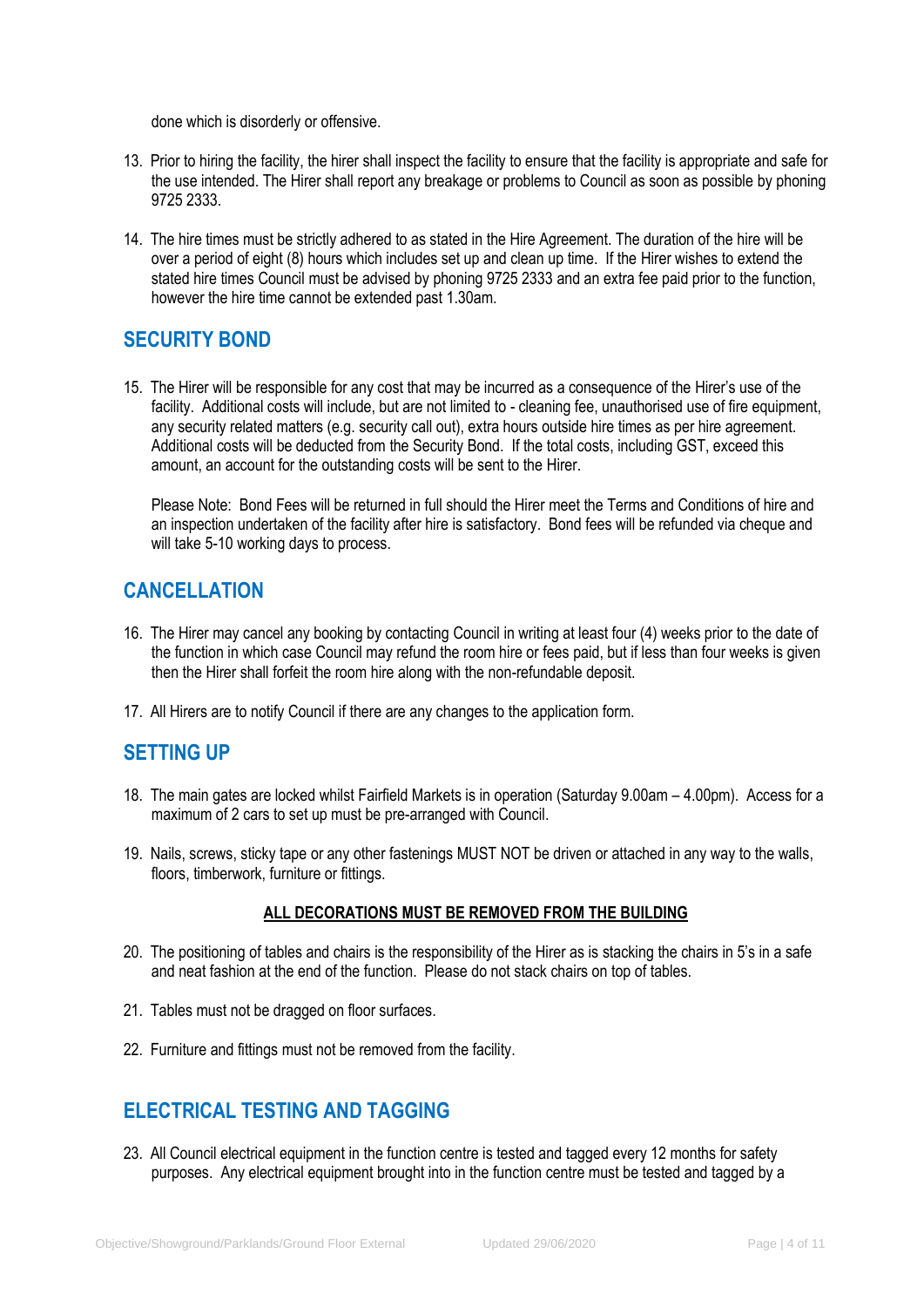qualified electrician. Any electrical equipment brought into the function centre found to be faulty that trips the power and results in a "Call Out" to Council, the Hirer will be charged for this call out.

#### **ADVERTISING**

24. The Hirer must obtain Council's approval for the erection of any signs outside the facility.

## **SMOKING AND ALCOHOL**

- 25. Smoking is not permitted inside the facility.
- 26. Hirers MUST have approval for the consumption of alcohol. Any function where alcohol will be consumed must complete a Police Notification of Alcohol on Premises form and submit this to Fairfield Police.
- 27. If you are selling alcohol you must obtain a limited licence single function. This is done through the Office of Liquor Gaming and Racing and must be lodged at least 28 days prior to the event. Forms can be downloaded from [www.olgr.nsw.gov.au](http://www.olgr.nsw.gov.au/)
- 28. All Licenses/Permits must be viewed and a copy retained by Council prior to the date of your function and the Hirer must advise Council of the name of the person who will be responsible for the dispensing of liquor.
- 29. Beer kegs are to be left outside the building at all times and removed after function.
- 30. No minors are to be served alcohol.

#### **FIRE REGULATIONS**

- 31. All exit doors are to be kept clear and unobstructed at all times.
- 32. Exit lights are to be switched on at all times when the facility is in use.
- 33. Fire extinguishers, hose reels and fire blankets are provided within the facility. This equipment is not to be used inappropriately or removed from Council's premises.
- 34. No naked flame is permitted within facility. Fireworks in the grounds are NOT permitted.
- 35. The Hirer must familiarise themselves with the Fire Evacuation Plan located in the building.
- 36. In case of fire or similar emergency evacuate the building and contact the emergency services.
- 37. The bringing into the facility or use of therein of fireworks, any type of barbeques, confetti, chewing gum or any other articles deemed by Council to be objectionable or the placing or throwing of inflammable items is prohibited

#### **NOISE POLLUTION**

38. Any music played must be kept at a reasonable level to avoid disruption to other functions within the building and adjoining residential development. All music must cease at 1:00am.

#### **INSURANCE AND INDEMNITY**

39. A long term Hirer (that is a hirer who hires the Ground Floor more than 6 times per year) must effect and maintain in the joint names of Council and the Hirer a Public Liability Policy of not less than ten (10) million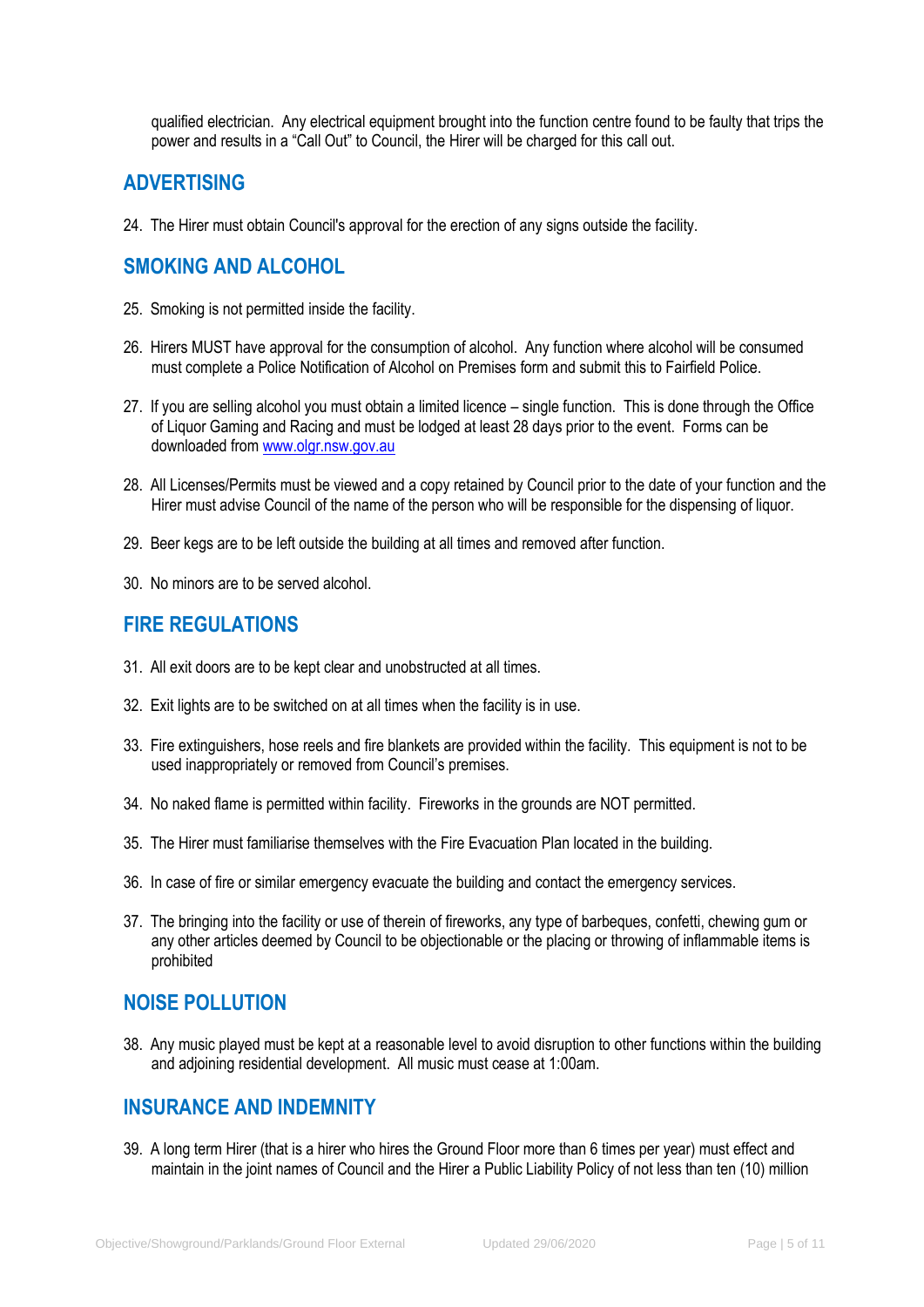dollars for the duration of the hire period. A copy of the Policy of Certificate of Currency should be presented to Council with the hire application.

#### Indemnity

The Hirer releases to the full extent permitted by law and indemnifies and shall keep indemnified Fairfield City Council, from and against the following:

- (i) all actions and demands made against Fairfield City Council, its employees, servants or agents in respect of any damage to or loss of property, personal injury or death sustained in connection with the hire and use of the premises by the Hirer; and
- (ii) all loss and damage to the premises and to all property therein caused by the Hirer or any other person or persons claiming through the Hirer who may at any time be in or upon the premises.

Except to the extent of Fairfield City Council's negligence.

### **CLEANING AND REMOVAL OF GARBAGE**

40. Hirer must leave the facility in a clean and tidy condition:

- Bar wash-up area & Toilets are to be swept and any spillages damp mopped.
- Tables, chairs, benches and fridges etc. are to be wiped clean with a damp cloth.
- Chairs are to be stacked in 5's. Please do not stack chairs on top of tables.
- All rubbish, bottles, cans and cigarette butts are to be picked up from outside the premises.
- 45. Failure to do so will result in part or all of the Security Bond being retained. A cleaning fee will apply for any extra cleaning required.
- 46. The Hirer is responsible for the caterers or users of the bar wash-up area to leave it clean as found.
- 47. The Hirer is responsible for all the rubbish to be placed in garbage bags, tied and placed in the bins provided at the end of the function. No loose rubbish is to be left behind. No rubbish is to be burnt.

#### **UNDER NO CIRCUMSTANCES IS FOOD OR DRINK TO BE LEFT IN THE REFRIGERATOR**.

#### **PARKING**

48. Fairfield Markets operate on the site every Saturday 9.00am – 4.00pm, the main gates are automatically locked and there is no vehicle access. Function Centre guests are to park in the carpark and enter through the pedestrian gate.

### **CONDUCT AND SUPERVISION**

- 50. The Hirer will be responsible for the conduct of each and every person in attendance at the function and for the maintenance and preservation of good order generally. The Hirer undertakes that in connection with the use of the facility they will not permit or suffer anything to be done which is disorderly or offensive. The Hirer will be responsible for all consequences relating to drunken or other disorderly or offensive behavior.
- 51. The promoters of public functions are required to provide at least one adult attendant per fifteen (15) persons attending.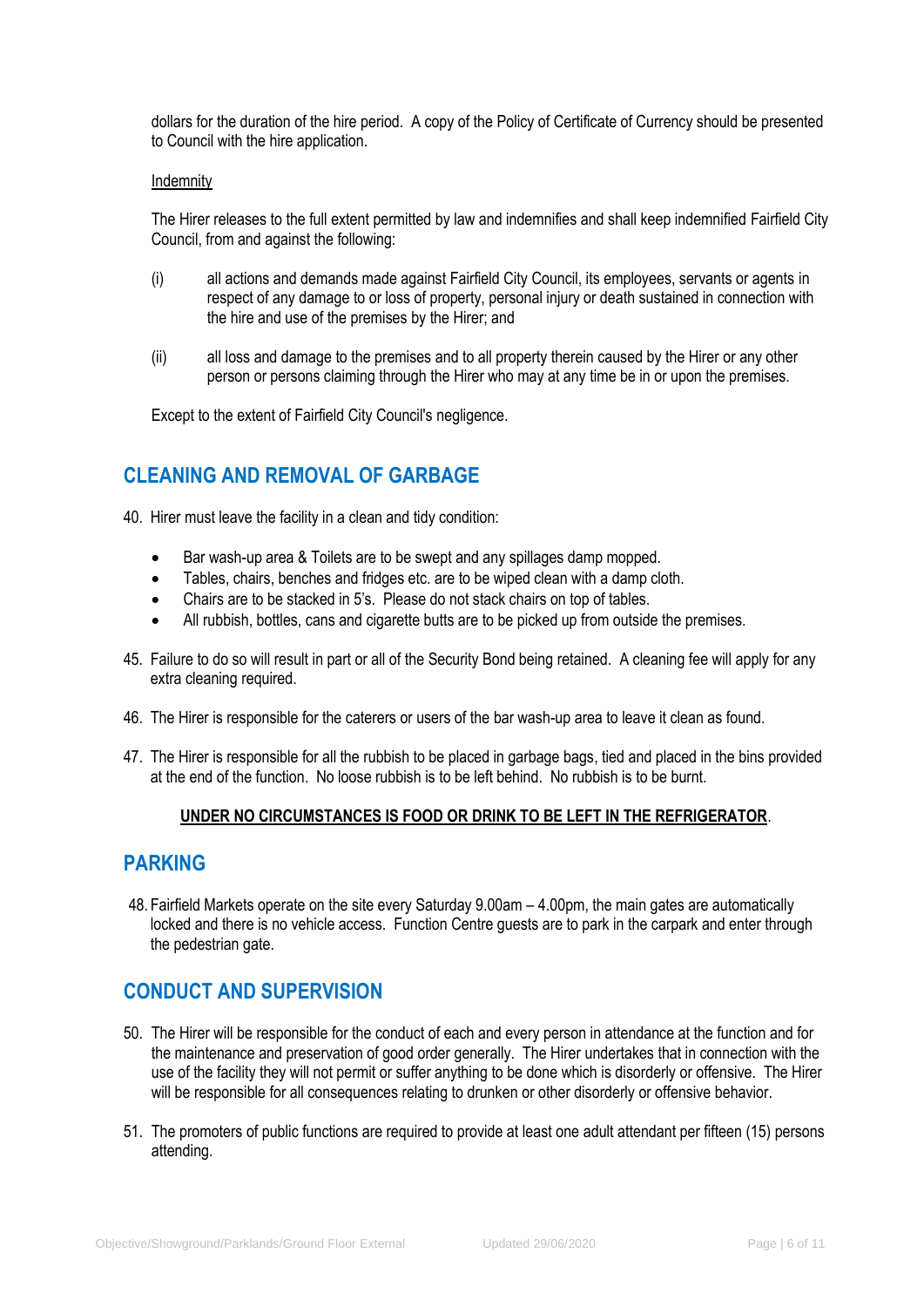- 52. The Hirer shall comply with the requirements of the Protection of the Environment Operations (POEO) Act 1997 (Part 8.6 Section 276) that covers noise control.
- 53. If your activity involves children under 18 years of age you are legally required to comply with Child Protection legislation including conducting employment screening in line with this legislation.

#### **SECURITY - ALARM**

- 54. A Council representative will unlock and disarm the alarm at a time pre-arranged with management and lock and set the alarm no later than 1.30am. Any breach of security which results in a "call-out" from Council's security company will render the Hirer responsible for charges associated with the provision of this service.
- 55. The building must not be left unlocked or unmanned during the period of booking.
- 56. The building must be vacated no later than 1:30am. Hirers must leave the building and grounds in a quiet and orderly manner. If the building is not vacated by this time a further fee will be levied.
- 57. The function rooms are not available for 18<sup>th</sup> Birthdays.

### **LOSS OR DAMAGE**

- 58. Fairfield City Council will not accept any responsibility for articles left on the premises.
- 59. The Hirer shall be held responsible for the cost of making good any loss or damage to the building, floor, furniture, appliances or fittings arising out of and in the course of the function.
- 60. Council retains the right to determine the cost of any damage or cleaning and to withhold this from the Security Bond.

\_\_\_\_\_\_\_\_\_\_\_\_\_\_\_\_\_\_\_\_\_\_\_\_\_\_\_\_\_\_\_\_\_\_\_\_\_\_\_\_\_\_\_\_\_\_\_\_\_\_\_\_\_\_\_\_\_\_\_\_\_\_\_\_\_\_\_\_\_\_\_\_\_\_\_\_\_\_\_\_\_

\_\_\_\_\_\_\_\_\_\_\_\_\_\_\_\_\_\_\_\_\_\_\_\_\_\_\_\_\_\_\_\_\_\_\_\_\_\_\_\_\_\_\_\_\_\_\_\_\_\_\_\_\_\_\_\_\_\_\_\_\_\_\_\_\_\_\_\_\_\_\_\_\_\_\_\_\_\_\_\_\_

\_\_\_\_\_\_\_\_\_\_\_\_\_\_\_\_\_\_\_\_\_\_\_\_\_\_\_\_\_\_\_\_\_\_\_\_\_\_\_\_\_\_\_\_\_\_\_\_\_\_\_\_\_\_\_\_\_\_\_\_\_\_\_\_\_\_\_\_\_\_\_\_\_\_\_\_\_\_\_\_\_

\_\_\_\_\_\_\_\_\_\_\_\_\_\_\_\_\_\_\_\_\_\_\_\_\_\_\_\_\_\_\_\_\_\_\_\_\_\_\_\_\_\_\_\_\_\_\_\_\_\_\_\_\_\_\_\_\_\_\_\_\_\_\_\_\_\_\_\_\_\_\_\_\_\_\_\_\_\_\_\_\_

\_\_\_\_\_\_\_\_\_\_\_\_\_\_\_\_\_\_\_\_\_\_\_\_\_\_\_\_\_\_\_\_\_\_\_\_\_\_\_\_\_\_\_\_\_\_\_\_\_\_\_\_\_\_\_\_\_\_\_\_\_\_\_\_\_\_\_\_\_\_\_\_\_\_\_\_\_\_\_\_\_

### **EXTRA CONDITIONS**

**UNLESS OTHERWISE STATED HEREIN THE HIRER'S CONTACT AT COUNCIL IS SHOWGROUND MANAGEMENT – TELEPHONE 9725 2333.**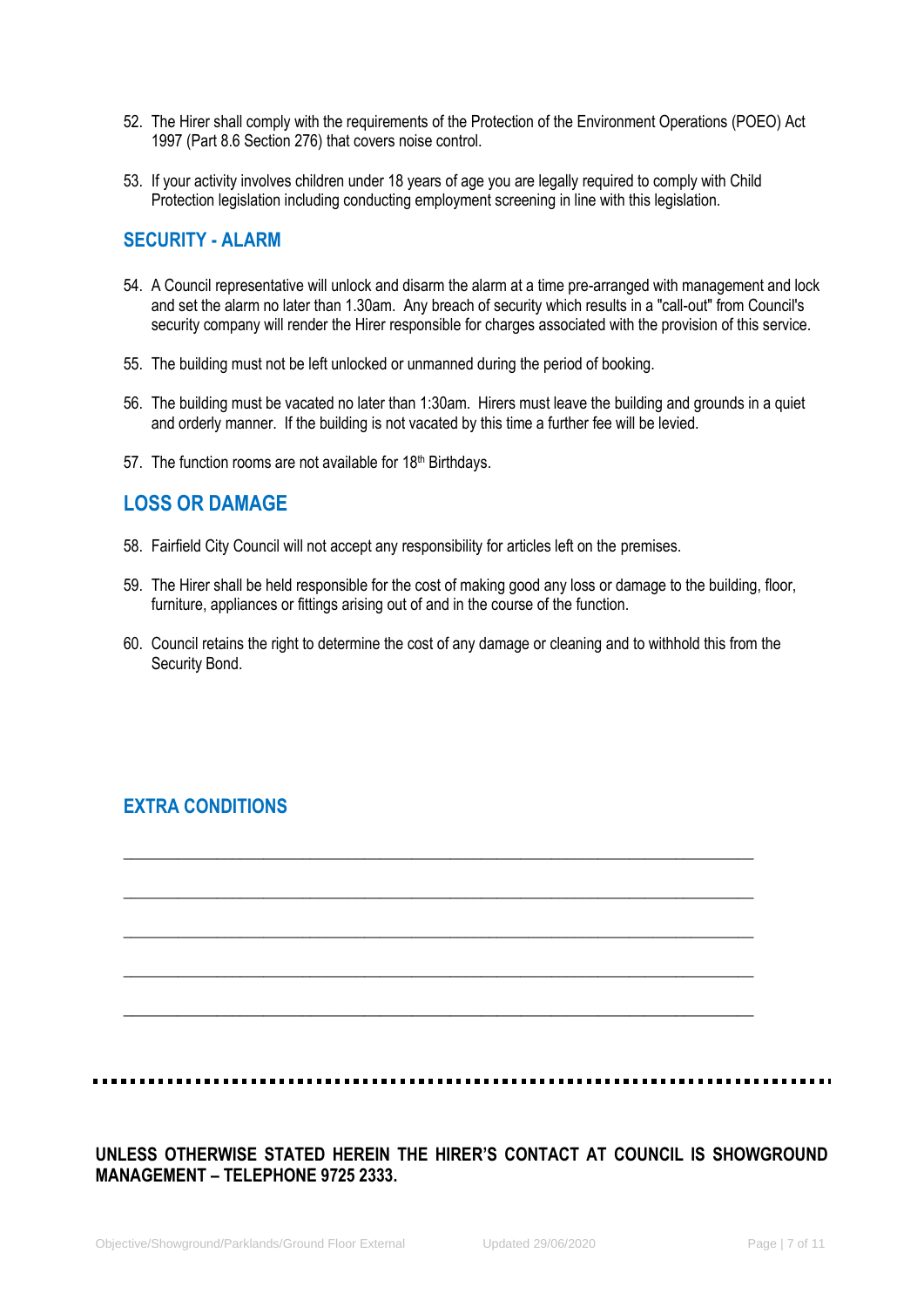Each Hirer expressly acknowledges and agrees that despite his/her licence to hire, he/she is nonetheless subject to and must fully comply with the Terms and Conditions of Entry to the Fairfield Showground, in force from time to time.

A copy of the Terms & Conditions of Entry to Fairfield Showground currently in force is attached to and forms part of this Hire Agreement.

In the event of an inconsistency between this Hire Agreement and the Terms & Conditions of Entry to Fairfield Showground, the Terms & Conditions of Entry to the Fairfield Showground will prevail over the Hire Agreement, which will then be deemed to have been amended accordingly, to allow for any such inconsistency.

**The Ground Floor is let only for casual hire and the payment by any person of any sum of money by way of rental for such function room and the issue of a receipt on behalf of Council for such sum shall be deemed to be an acknowledgement and acceptance by such person of the conditions and stipulation contained in these conditions of casual hire.**

**The Hirer has read the Conditions of Hire attached hereto and agrees to be bound by those Conditions.**

| Dated this                                                                                   | 201<br>day of $\overline{a}$                                                                                             |
|----------------------------------------------------------------------------------------------|--------------------------------------------------------------------------------------------------------------------------|
|                                                                                              |                                                                                                                          |
| <b>Signature of Hirer</b>                                                                    | <b>Witness Signature</b>                                                                                                 |
| incorporated association and witnessed by the relevant officers AS SET OUT BELOW)            | (Where the Hirer is a company or an incorporated association, execution of this Hire Agreement must be under seal of the |
| If a company:                                                                                |                                                                                                                          |
| Executed by the Hirer in accordance with section<br>127 of the Corporations Act 2001 (C'th): |                                                                                                                          |
| Director/Secretary [if not Sole Director]                                                    | Director/Sole Director                                                                                                   |
| Name [BLOCK LETTERS]                                                                         | Name [BLOCK LETTERS]                                                                                                     |
| If an incorporated association:                                                              |                                                                                                                          |
|                                                                                              |                                                                                                                          |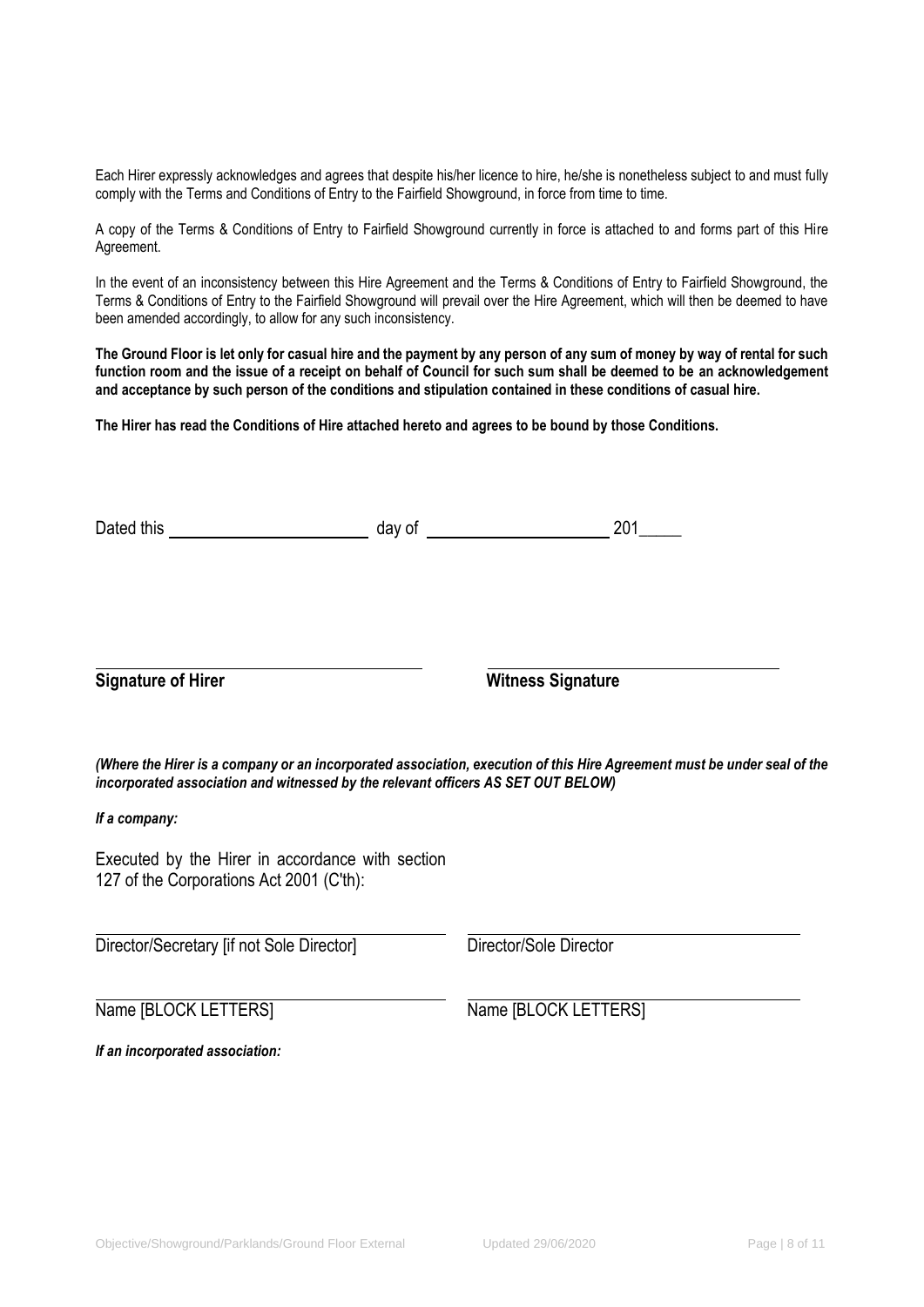Executed by in accordance with the Associations Incorporation Act 2009:

Public Officer **Dublic Officer** Committee Member

Name [BLOCK LETTERS] Name [BLOCK LETTERS]

**Council is not bound by this hire agreement and the booking has not been confirmed unless and until it is signed below and a copy provided to the Hirer.**

Accepted by/for and on behalf of the Council (Authorised Delegate of the Council)

Date:

#### **COUNCIL AFTER HOURS EMERGENCY NUMBER**

0408 861 149

(Please note there is a call out fee for electricians, plumbers etc.)

Council would like to wish you every success with your function, and hope you consider using the facilities again in the future.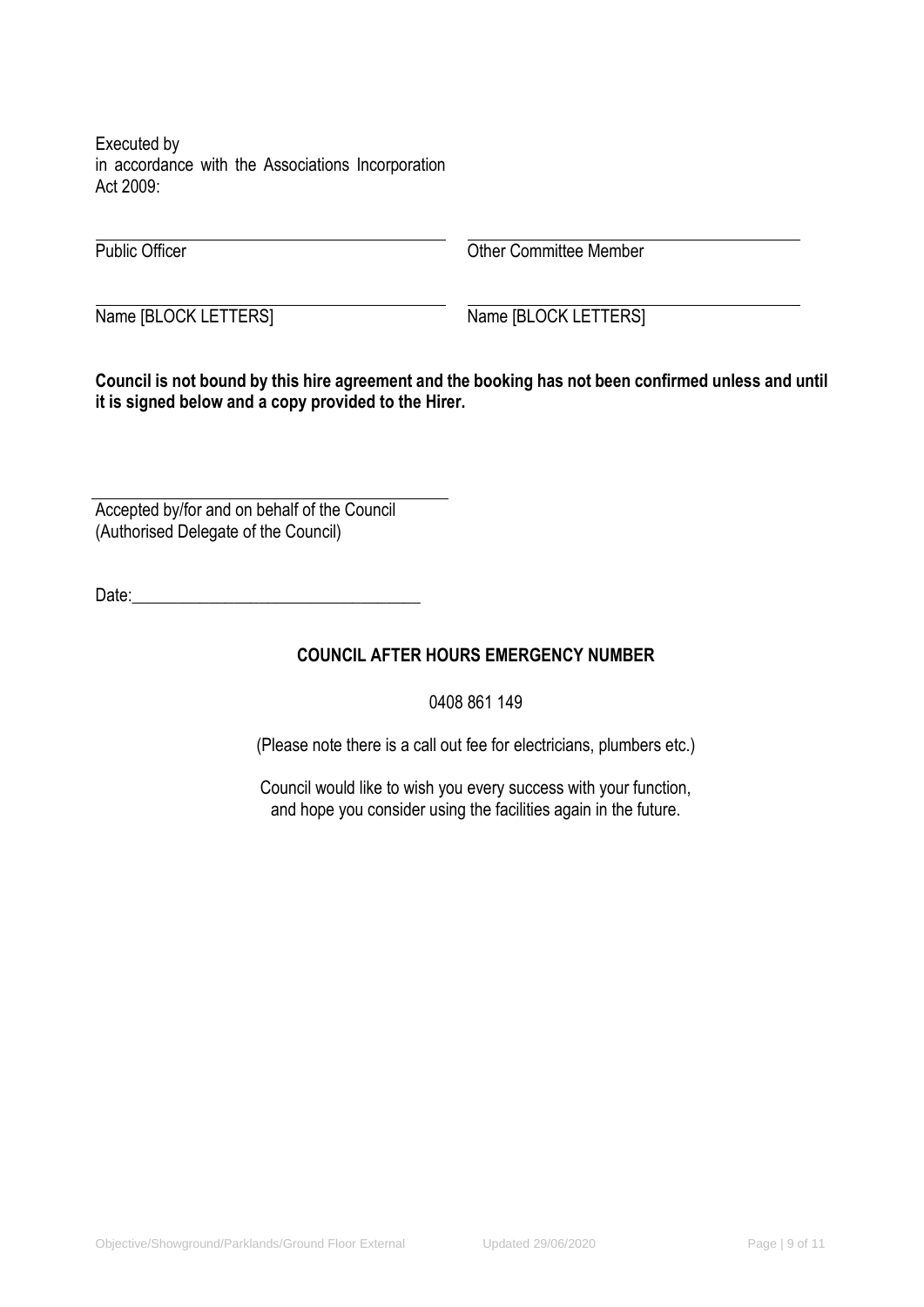

# **TERMS AND CONDITIONS OF ENTRY (November 2017)**

#### **Entry to Fairfield City Showground is conditional on all visitors or other persons complying with these terms and conditions:**

- 1. Council as owner reserves the right to refuse entry to any person at any time or to remove persons who display disruptive or disorderly conduct.
- 2. For safety and security reasons, all persons must obey all signs around the Showground and all reasonable requests by staff.
- 3. Council is not responsible for loss or theft of or damage to personal property.
- 4. All children under the age of five (5) years entering the site must be accompanied and supervised by a person over the age of sixteen (16) at all times.
- 5. No person is permitted to smoke in the areas within the Showground Complex, identified as, "Smoke Free Zones".
- 6. No person entering the Fairfield Showground shall carry out any form of commercial and/or business activity and/or enterprise within the Showground Complex unless consent for this has first been obtained in writing from Council. If Council provides its consent to any form of commercial and/or business activity or enterprise, the person carrying out or responsible for the commercial and/or business activity or enterprise shall ensure that he complies with the terms of the consent issued by Council.
- 7. No person is permitted to sell alcohol unless supplied by the holder of a licence from Liquor & Gaming NSW authorising it to supply alcohol within the Showground Complex.
- 8. No person is permitted to use or sell illegal drugs within the Showground Complex.
- 9. No person is permitted to hand out flyers/leaflets or surveys within the Showground Complex or to approach any stall holder to attend other markets or events.
- 10. Bags and any other items used to carry objects may be searched upon entry or at any time within the Showground Complex.
- 11. All persons consent to being filmed and recorded by surveillance cameras at all times and their images being used for the enforcement of any law.
- 12. In consideration of being granted entry to the Showground each such person expressly acknowledges and agrees that (subject only to gross negligence on the part of Showground staff or management being the direct cause of any loss, damage or injury to occur), each person will enter upon the Showground premises and surrounds and/or will participate in the programs, utilise the equipment and/or take advantage of the services offered therein, absolutely at his or her own risk, such that each person RELEASES AND DISCHARGES Council, its management, staff and contractors from all liability for loss, damage or injury which may be sustained by each such person in such manner or under such circumstances.